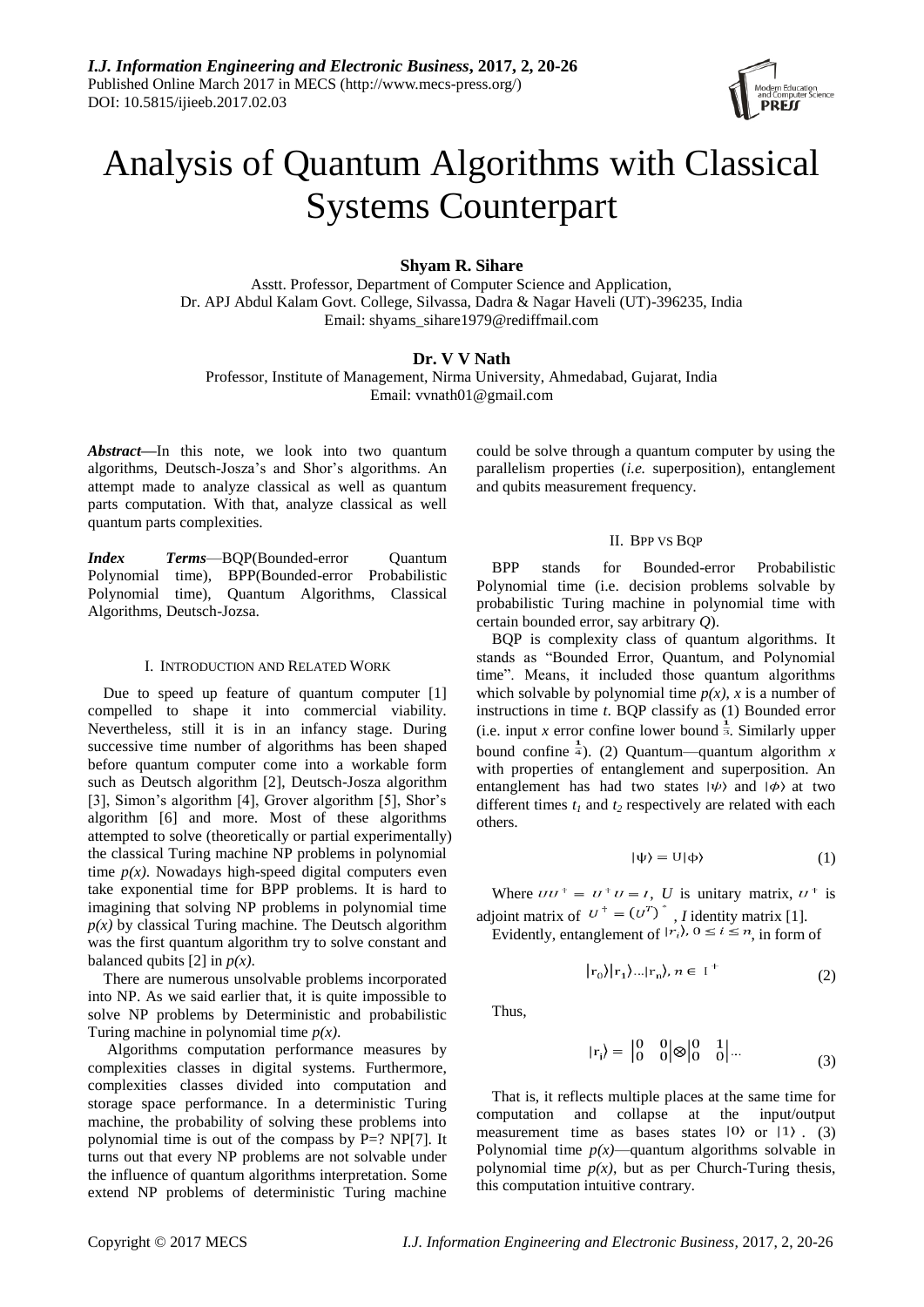Hence, all decision problems find *"yes"* or *"no"* answers with an error probability of  $\frac{1}{3} \le x \le \frac{1}{4}$ , where *x* is polynomial solvable decision problems.

Further, *BQPBQP=BQP*, *i.e.* polynomial time algorithms calls a polynomial subroutine one after another with particular sequences, on consequence the resulting algorithms is still polynomial time after completing all processing [8]. Expansion of it as

(4)

Eq. (4) depends on a number of qubits of a quantum computer. The deep subroutine of quantum algorithms needs exponentials qubits such as *[n1, [n2, [n3, […], ni]]]*, nested subroutine need asymptotic  $O(n^2)$  qubits for computation which violate quantum polynomial phenomena. This is an open question for arguments.



Fig.1. Quantum Turing machine solve all classical unsolvable problems into BQP time

At input end of quantum Turing machine possesses nnumber of qubits which is state in fig.1. Here quantum Turing machine is capable to solve all BQP problems. All  $\vert b_n \rangle$  qubits fee into BQP quantum Turing machine<br>and generate intermediate result and generate intermediate result as  $Pr(Q_{|x|}(x) = p = \{0,1\}^n)$ . Quantum state Q with function *x* solve into polynomial time *p* on  $n^{th}$  binary input. After completion of intermediate result, generate  $|p\rangle$  result at output end (fig. 1).

Possible difference between different classes is  $P \subseteq BPP \subseteq BQP \subseteq AWPP \subseteq PP \subseteq PSPACE$ , however difficult to solve *P* problems in *PSPACE i.e.*  $P \subseteq ?PSPACE$ [9].

Thus,  $P \subseteq BQP$  indicate that quantum circuit simulate classical circuit as well as simulate  $BPP \subseteq BQP$ problems; quantum computer can solve those problems which solved by probabilistic computer. Thus quantum property gives us randomness [10]. The problems as in quantum state of quantum computer solve all *BPP* problems within exponential time.



Fig.2. Congruency between  $NP \neq BQP$  and  $BQP \neq NP$ 

The  $NP \not\subseteq BQP$  problems means NP problems does not contain into BQP. In fact, it is impossible to solve all NP problems through BQP. Contrary to it,  $BQP \subseteq NP$ indicate that *BQP* problems solvable as *NP* problems minimally but future wait maximally i.e. unpredictable till time.

## III. DEUTSCH-JOZSA ALGORITHM ANALYSIS

Before Deutsch-Josza algorithm, Deutsch's algorithm concept took ground in the quantum computer world. Deutsch's algorithm based on the constant and balanced function *f*

$$
f = \{0,1\}^{n} \to \{0,1\} \tag{5}
$$

Eq. (5) interpreted as  $f(0)=0$ ,  $f(0)=1$ ,  $f(1)=0$ ,  $f(1)=1$ , means either it is constant or balanced. This is single input vector basis state  $|x\rangle$  and its output also single vector which is  $f(x)|x\rangle$  for  $x \in \{0, 1\}$ , either constant or balanced but not both at the same time even if quantum mechanics property superposition on state vector space applicable. But its time complexity directly proportional to the *n*-input qubits vector in an oracle box. Furthermore, application of Hadamard transforms *H* takes speedup on superposition of input vector [11]

$$
H|x\rangle = \sqrt{\frac{1}{2}} \sum_{y=0}^{1} (-1)^{xy} |y\rangle, x \in \{0, 1\}
$$
 (6)

Where  $H = \frac{1}{\sqrt{2}} \begin{pmatrix} 1 & 1 \\ 1 & -1 \end{pmatrix}$  and two qubits state become

H|0\rangle = 
$$
\frac{1}{\sqrt{2}}(|0\rangle + |1\rangle)
$$
, H|1\rangle =  $\frac{1}{\sqrt{2}}(|0\rangle - |1\rangle)$ 

Deutsch's algorithm operated on 1-demensional vector space with single qubit input, contrary to this Deutsch-Josza's algorithm work on *n*-qubits input *i.e. N=2<sup>n</sup>* dimensional Hilbert space, where *n* is *n*-qubits. For constant and balanced function *f*, all *n*-qubits input become  $f(x)=0$  or  $f(x)=1$ . Next, for balanced function *f*, half of the *n*-input qubits as  $f(x)=0$  exactly and rest is  $f(x)=0$ .

Hence, *n*-Hadamard transform  $(H^{(n)})$  is applicable for *n*-qubits input [11].

$$
H^{(n)} = H \otimes {}_{1}H \otimes {}_{2}H \otimes {}_{3}... \otimes {}_{n}H
$$
 (7)

 $\sim$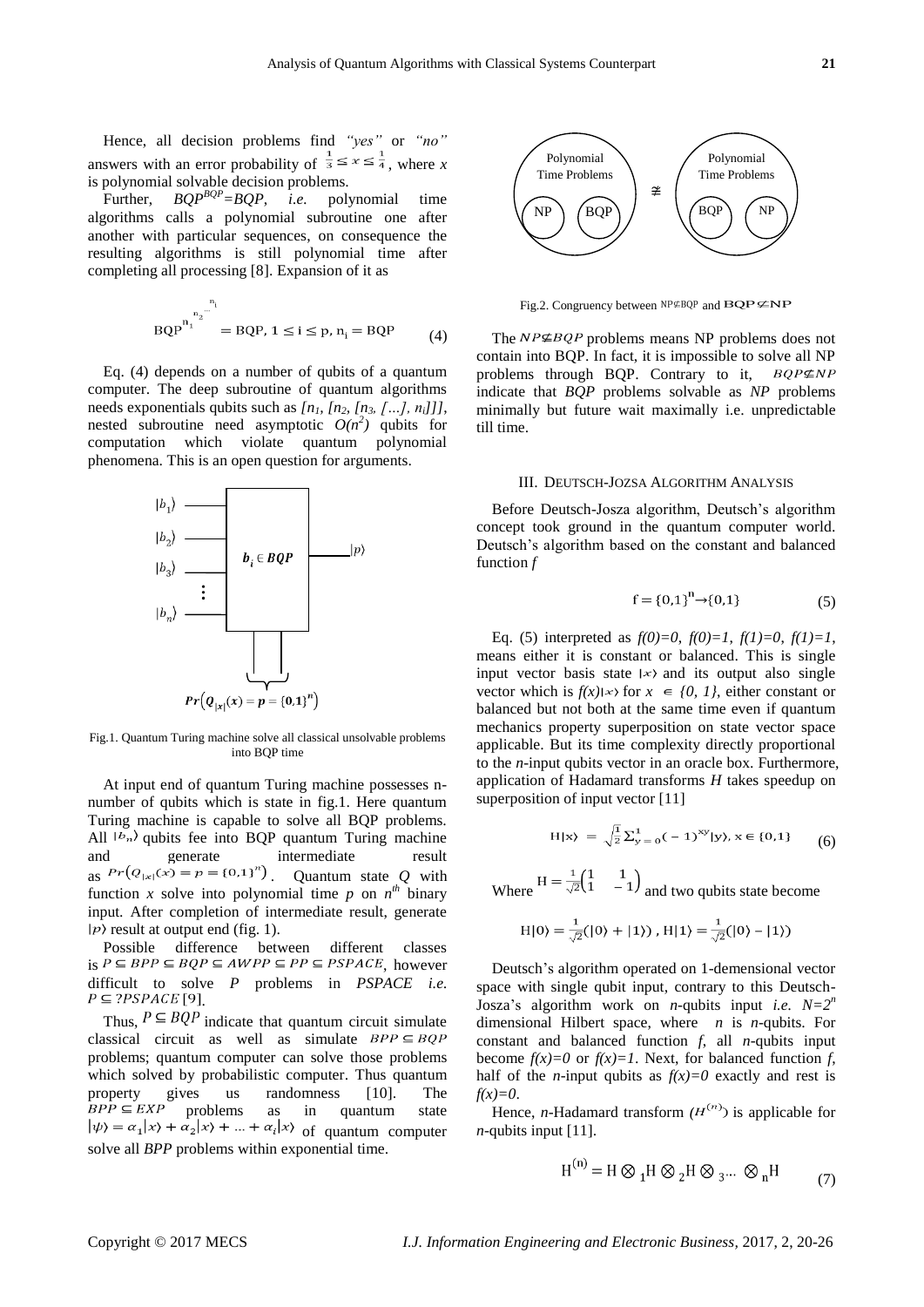on state  $|x\rangle$  is given by –

$$
H^{(n)}|x\rangle = \prod_{i=1}^{n} \sqrt{\frac{1}{2}} \sum_{y_i=0}^{1} (-1)^{x_i y_i} |y_i\rangle, x_i \in \{0, 1\}
$$
 (8)

$$
= \sqrt{\frac{1}{2} \sum_{y=0}^{2^{n}-1} (-1)^{x,y}} |y\rangle
$$
\n(9)

, where  $x.y = \bigoplus_{i=1}^n x_i.y_i$  is the scalar product of 2

Eq. (8) indicates that, application of *n*-Hadamard transform on  $|x\rangle$ , its output depending on the phase of  $x_i, y_i$ .

In Deutsch-Jozsa's algorithm, *H (n)* (*n*-qubits Hadamard transform) and *H* (Hadamard transform) is applied on vector state  $|0\rangle$  and  $|1\rangle$  as tensor product respectively by which basis vector state  $|x\rangle$  generated in  $2^n$ -1 times and basis vector state  $|0\rangle$  and  $|1\rangle$  generated as a single qubit as an output. For changing vector state position into the Hilbert space then unitary transformation  $U_f$  is performed on the basis vector states namely  $|0\rangle$  and  $|1\rangle$ . Further, apply Hadamard transform  $H$  with  $U_f$  for generating constant or balanced function *f(x)*[12]

$$
\left| \binom{n}{0} \left| \text{HU}_{f} \text{H}^{(n)} \right| 0 \right|^{2} = \left| (-1)^{f(x)} \right|^{2} = 1 \quad (10)
$$

and

$$
\left| \binom{n}{0} \left| H U_{f} H^{(n)} \right| 0 \right|^{2} = \left| \frac{1}{2^{n}} \sum_{x=0}^{2^{n}-1} (-1)^{f(x)} \right|^{2} = 0 \tag{11}
$$

# IV. COMPUTATION COMPLEXITY OF DEUTSCH-JOZSA ALGORITHM AND CLASSICAL ALGORITHMS COUNTERPART

Deutsch-Josza algorithm claims resource utilization by uses of quantum computer parallelism. It uses the superposition principle of quantum mechanics for computation  $f(x)$ , whether it is constant or balanced. However, practical application was not prime objective, but quantum computation in polynomial time was prime objective which creates interest for the development of a number of quantum algorithms. On the basis of this algorithm further enhancement apparently appreciable into Shor's, Grover's, and Fourier's transform algorithms. The classical computer also simulates the Deutsch-Josza algorithm by corresponding parallelism properties of a classical computer but resource utilization into a classical computer is not appreciable such as computation time, space complexity since each entity having a separate computation for constant or balanced function. In a quantum computer, an oracle box which is in superposition form took input as a single query while classical computer requires more than one queries, minimum two queries require for checking function. However, time complexity does not enhance exponentially even *n* input qubits in this quantum

algorithm. In worst case,  $2^{n-1}+1$  time required for constant or balanced  $f(x)$  evaluation. In fact, classical computer required double computation compared to a quantum computer for this. Half calculation of *f(x)* required for determining constant or balanced vector state or  $|1\rangle$  then need  $2^{n-1}$  for rest of computation.

#### V. SHOR'S ALGORITHMS ANALYSIS

Shor's algorithm is a well-known algorithm in a quantum family. Once quantum computer commercially viable then it might be possible that Shor's algorithm practically verifiable on it. Due to Shor's algorithm world focus towards the quantum computer development. Generally, a quantum computer looks as speedy by application of superposition, entanglement, and parallelism. Superposition used in Shor's algorithm for factorizing large integer number within a fraction of time. The Shor's algorithm brief summary state as

- Select prime number *N* which non-negative integer.
- Determine period *r* of a sequence *x i.e.*  $r = x^n$  mod *N*, *N* is an integer number.
- Apply Fourier transform to determine factorize terms.
- Factorize with the help of period *r* and Fourier transform.

Shor's algorithm computation divided into classical computation as well as quantum computation. If factorize integer number completely by quantum way then we cannot achieve polynomial performance [13]

- *a. Classical Computation Parts of Shor's Algorithm* 
	- 1. Determine *n*, whether it is belong to prime/integer power of the prime number/even number
	- 2. Select *q* which possess  $2^q$  such that
	- 3. Randomly select integer *x*, coprime of *n*, if coprime(*n*, *x*)=true, then  $GCD(n, x)=1$
	- 4. Perform qubits register allocation as state in fig. 3

$$
r_1 \leq q - 1 \text{ qubits}
$$
\n
$$
r_2 \leq n - 1 \text{ qubits}
$$
\n
$$
r_1
$$

Fig.3. Register  $r_1$ ,  $r_2$  allocation of  $q-1$  and  $n-1$  qubits respectively

Hence,  $s \leq q - 1 \leq n - 1 \leq t$ , where *s* and *t* are lower and upper bound of the qubits respectively. An allocated number *n* is equivalent to *q-1* and *n-1* for *s* and *t* respectively.

- *b. Classical Computation Parts of Shor's Algorithm* 
	- 5. Filled registers  $r_1$  and  $r_2$  states as indicated in fig. 4.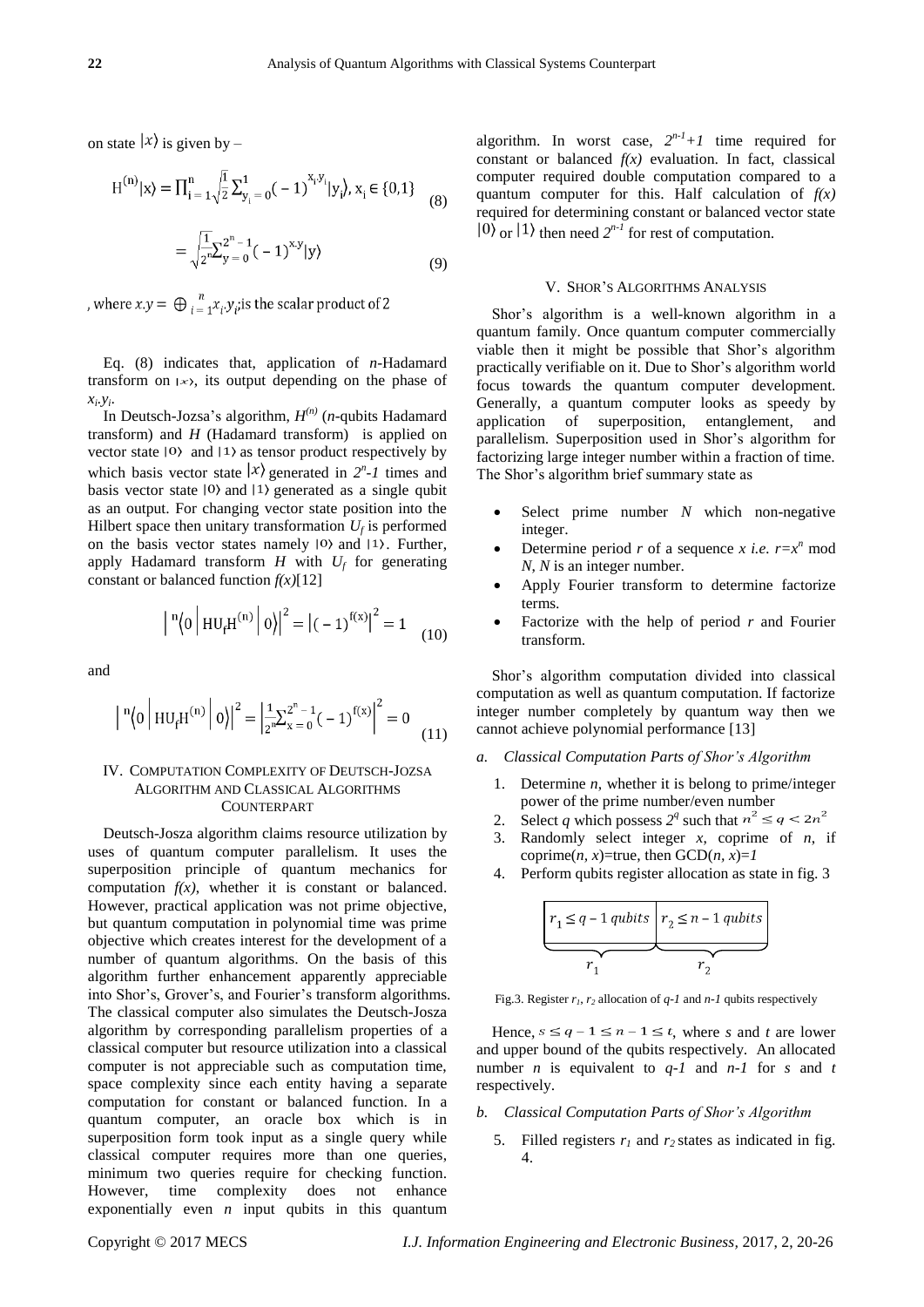

Fig.4. Allocation of qubits registers  $r_1$  and  $r_2$  with  $\left| \frac{b_{q-1}}{a} \right|$  and  $|0\rangle_{i-times}$ vector

Where  $|b_1\rangle |b_2\rangle$ ..... $|b_{q-1}\rangle$  represent superposition of integer from *0* to *q-1*

The total state of the quantum memory registers at this point is

$$
\frac{1}{\sqrt{q}} \sum_{b=0}^{q-1} |b,0\rangle
$$
 (12)

where  $|b,0\rangle = \{0, |b_1,0\rangle |b_2,0\rangle ... |b_{n-1},0\rangle, q-1\}$ 

6. The computed state of  $r_1$  cloned into  $r_2$  state as indicated in fig. 5. At the time computation of  $r<sub>1</sub>$ , its resultant simultaneously cloned into  $r_2$  (fig.5). The  $r_l$  find the period  $r$ , denoted here by state  $|c_0|$  $|c_1|$ ... $|c_{q-1}|$  which cloned into  $r_2$ . Hence  $r_1 =$ *r<sup>2</sup>* at this stage.

$$
|b_0\rangle = |x^{b_0} \mod n\rangle = |c_0\rangle
$$
  
\n
$$
|b_1\rangle = |x^{b_1} \mod n\rangle = |c_1\rangle
$$
  
\n
$$
\vdots
$$
  
\n
$$
|b_{q-1}\rangle = |x^{b_{q-1}} \mod n\rangle = |c_{q-1}\rangle
$$
  
\n
$$
|c_{q-1}\rangle
$$
  
\n
$$
|c_{q-1}\rangle
$$

Fig.5. Computation of  $|x^{b_{q-1}} \mod n$  and allocation of it into r2 at the same time

Perform an operation on  $r_1$  and  $r_2$  at the same time due to the parallelism. Hence, quantum memory registers state as

$$
\frac{1}{\sqrt{q}} \sum_{b=0}^{q-1} |b, x^b \bmod n \rangle
$$
 (13)

7. Measures  $|c_1\rangle |c_2\rangle ... |c_{q-1}\rangle$  of register  $r_2$  with some value *k*, due to measurement effect, register *r<sup>1</sup>* collapsed in one value due to quantum mechanics principle. Therefore, *r<sup>1</sup>* as in superposition states corresponding with  $r_2$  in between *0* and *q-1*.

The state of the quantum memory registers after this

$$
\frac{1}{\sqrt{\|A\|}}\sum_{a=a}^{ } \langle a, a \rangle \langle k \rangle
$$
 (14)

Where *A* is the set of *a's* such that  $x^a$  mod  $n = k$ , and  $\Vert A \Vert$  is the number of elements in that set.

8. Now compute the discrete Fourier transform on *r1*. The discrete Fourier transform when applied to a state  $|b\rangle$  changes it in the following manner

$$
|b\rangle = \frac{1}{\sqrt{q}} \sum_{c=0}^{q-1} |c\rangle * e^{\frac{2\pi i bc}{q}}
$$
\n(15)

This step is performing by the quantum computer in one step by using quantum parallelism. After the discrete Fourier transform register is in the state

$$
|b\rangle = \frac{1}{\sqrt{\|A\|}} \sum_{b \in A} \frac{1}{\sqrt{q}} \sum_{c=0}^{q-1} |c, k\rangle * e^{\frac{2\pi i b}{q}} \tag{16}
$$

9. Measure state  $r_1$  as  $m = |c_1\rangle |c_2\rangle ... |c_{q-1}\rangle$  and  $m = \frac{q}{r} = rem(0)$ , where *r* is desired period of Shor's algorithms.

### *c. Classical Computation Parts of Shor's Algorithm*

- 10. With a value of *m*, on a classical computer do some post-processing which calculates *r* based on knowledge of *m* and *q*. In particular
- *m* has a high probability of being  $\lambda * (q/r)$ where  $\lambda$  is an integer
- If perform floating point division on *m/q* then calculate the best rational approximation for *m/q* whose denominator is less than or equal to *q*
- Take this denominator to be a candidate for *r*.
- If candidate *r* is odd then either double it, if doing so leads to a value less than *q*

There are efficient ways to do this post-processing on a classical computer.

11. Once attained  $r$ , a factor  $n$  determined by taking  $gcd(x^{n/2} + 1, n)$  and  $gcd(x^{n/2} - 1, n)$ . If found a factor of *n*, then stop, if not go to step *4*. This final step is done on a classical computer.

Step *11* contains a provision for what to do if Shor's algorithm failed to produce factors of *n*. There are a few reasons to fail Shor's algorithm. For example, the discrete Fourier transform could be measured *0* in step *9*, making the post-processing in step 10 impossible. The algorithm will sometimes find factors *1* and *n*, which is not useful either. For these reasons step *11* must be able to jump back to step *4* to start over.

# *a. Computation Complexity of Shor's Algorithm and Classical*

Briefly,  $N=p.q$ ,  $N \notin {\text{Prime}(N)}$  or  ${\text{(prime}(N)}^2)$  and  $p,q \in \text{Prime of } (N)$  with some constraints. It is included into *NP* problem in classical computer and not solvable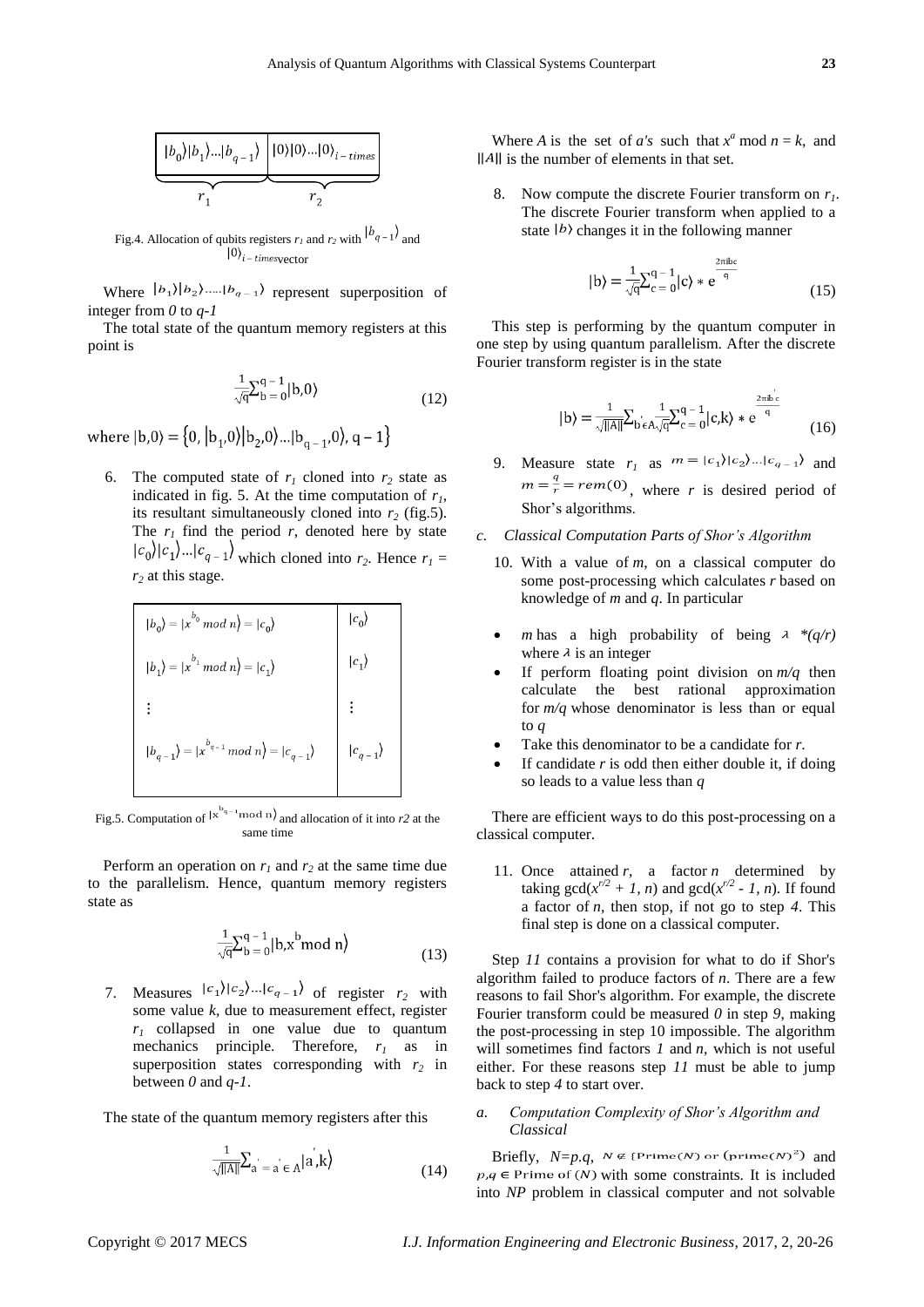by polynomial time  $P(t)$ . But in a quantum computer, it is solvable in polynomial time *P(t)*. As of *2015* the fastest algorithm publicly available for factoring large number runs in  $\frac{64}{9}O\left(\exp\left(n^{\frac{1}{3}}(\log n)^{\frac{2}{3}}\right)\right)$ , where *n* is the number of bits used to represents the number. This runtime is not in polynomial time. In contrast, Shor's algorithm runs  $o((\log n)^2 \times \log \log n)$  on a quantum computer, took *O*(log n)-time as post-processing on a classical computer [12]. Overall, it is polynomial.

### *b. Classical Algorithms Counterpart*

The Shor's algorithm is versatile for factor large integer number due to superposition as well as quantum Fourier transforms features. After analysis, it seems suitable for factor large integer number *n* into *p* and *q*. However, most of the computation performed through universal Turing machine whereas rest of the operation performed by quantum Turing machine. For factorization of large integer number require tremendous computation speed which seems impossible to highly classical computers. By Moore's law, the future high-speed computer also not able to crack factorization cryptography as well as further miniaturization seems impossible. The best alternative is a quantum computer to break RSA cryptography and others security mechanism.

#### VI. RESULT AND ANALYSIS

From above discussion, it is clear that, quantum computer speed become tremendous and processed huge chunk of information within a fraction of time. Deutsch-Jozsa's to Shor's algorithms tells the story of quantum computer processing speed. When consider classical computer then Moore's law notably important in terms of its processing speed. According to Moore's law, classical computer processing speed threshold at specific points due to enforcement of classical physics a constraint which is shown in fig. 6. On such situation quantum computer seems appropriate alternative due to application of quantum mechanics features which vividly shown in fig. 7. Classical processing speed follows exponential whereas quantum processing speed follows straight line. Due to this reason well-known Shor's quantum algorithm computation performs simultaneously by classical as well as quantum computer. Most of the computation carried out by classical computer such as finding period *r* done in classical computer, rest of the computation performs by quantum computation. Hence, by this Shor's compute in polynomial time (fig.9).



Fig.6. "Moore's Law has been valid since it was first formulated in 1965" (Courtesy: http://www.phonearena.com/news/Moores-Law-iscoming-to-an-end\_id54127)

Similarly, while we consider the Shor's quantum algorithm with best classical algorithm then we find that Shor's factorized large integer number into polynomial time whereas best classical algorithm takes exponential time. Shor's factorization takes just a faction of time, contrary to it best classical algorithm takes hundreds of years to decode factorization terms which is shown in fig. 8.



Fig.7. "The size of a quantum computer affects how quickly information can be distributed throughout it. The relation was thought to be logarithmic (blue). Progressively larger systems would need only a little more time. New findings suggest instead a power law relationship (red), meaning that the "speed limit" for quantum information transfer is far slower than previously believed." (*Credit: https://www.nist.gov/news-events/news/2015/04/nist-tightensbounds-quantum-information-speed-limit)*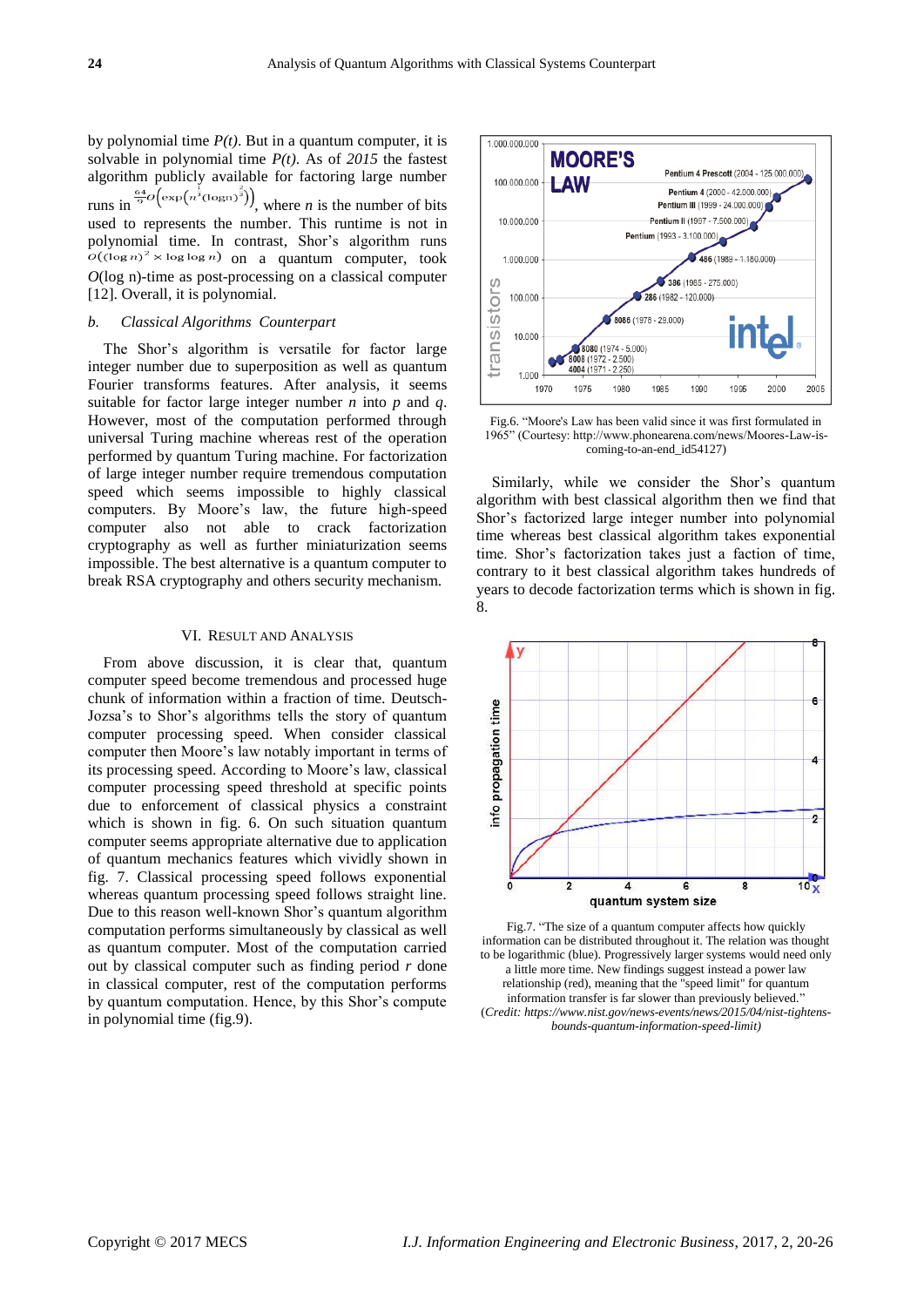

Number of digits in the number being factorised

Fig.8. comparative analysis of factorization of integer number by Shor's quantum algorithms and existing best classical algorithm (*Courtesy: http://quantumj13.imascientist.org.uk/profile/chrismansell/*)





Fig.9. Shor's quantum algorithm computation strategies

#### VII. CONCLUSION

From above discussion we turn out that existing quantum algorithms processing are in polynomial time. While counterpart classical algorithms not achieved as such performance. Even high processing computing seems impossible to archive as such performance. The classical algorithms performance is in the range of exponential, semi-exponential or quadratic ways for *P* or *NP* problems. Therefore, if quantum algorithms like Shor's algorithm work into quantum computer or simulate into deterministic Turing machine as per Church-Turing thesis then existing vulnerabilities into classical cryptography completely remove. Find a new direction for the transactions which gives guarantee about absolute security into classical computer world.

I feel disappoint to mention here that development pace of quantum algorithms as well as quantum computer has not been in full swing. The important cause of it is digital intelligent quotient hurdles to quantum computer development. However, a few things going to good such as, China has launched first quantum satellite in 2016. Similarly, D-wave quantum has been developed which work as per quantum mechanics laws.

#### ACKNOWLEDGEMENT

Authors acknowledge DG & DY DG of Raksha Shakti University, Ahmedabad for allowing this research work at the aegis of Institute of R&D, Raksha Shakti University, Ahmedabad & we are grateful for their support and guidance.

#### **REFERENCES**

- [1] Nielsen M. A., Chuang I. L.: *Quantum Computation and Quantum Information*. 3rd edn, Cambridge Press, UK, 2000
- [2] David Deutsch: *Quantum Theory, the Church-Turing Principle and the Universal Quantum Computer*. Proceedings of the Royal Society of London A 400: 97, 1985
- [3] David Deutsch, Richard Jozsa: *Rapid solutions of problems by quantum computation*. Proceedings of the Royal Society of London A 439: 553, 1992
- [4] Simon, D.R.: *On the power of quantum computation.*  Foundations of Computer Science, 1994 Proceedings., 35th Annual Symposium, pp. 116–123, 1994
- [5] Lov K. Grover: *A fast quantum mechanical algorithm for database search*. Proceedings of the Twenty-Eighth Annual ACM Symposium on Theory of Computing. pp. 212–219, 1996. *arXiv:quant-ph/9605043*
- [6] Peter W. Shor: *Algorithms for quantum computation: discrete logarithms and factoring*. Proceedings of the 35th IEEE Symposium on Foundations of Computer Science. pp. 124–134, 1994
- [7] E.Horowitz, Sahni, D.Mehta: *Fundamentals of Data Structures in C++*. Galgotia Publications
- [8] E. Bernstein, U. Vazirani: *Quantum complexity theory*. Proceeding of the 25<sup>th</sup> Annual ACM Symposium on Theory of Computing, pp. 11-20, 1993
- [9] E. Bernstein, U. Vazirani: *Quantum complexity theory*. SIAM Journal on computing, 26(5), pp. 1411-1473, 1997
- [10] Scott Aaronson: Quantum Complexity Theory; Lecture note 4.
- [11] Pulak Ranjan Giri, Vladimir E. Korepin: *A Review on Quantum Search Algorithms.* pp. 1-43, 2016. *http://arxiv.org/abs/1602.02730v*
- [12] Lomonaco, Jr: *Shor's Quantum Factoring Algorithm.* This paper is a written version of a one-hour lecture given on Peter Shor's quantum factoring algorithm. 22 pages, 2000 *arXiv*:quant-ph/0010034
- [13] C.P. Williams, S.H. Clearwater: *Explorations in Quantum Computing*. 1998
- [14] Arish Pitchai, A V Reddy, Nickolas Savarimuthu, *Quantum Walk Algorithm to Compute Subgame Perfect Equilibrium in Finite Two-player Sequential Games*, International Journal of Mathematical Sciences and Computing(IJMSC), Vol.2, No.3, pp.32-40, 2016.DOI: 10.5815/ijmsc.2016.03.03
- [15] G. Brassard, N. Lütkenhaus, T. Mor, B. C. Sanders: *Limitations on practical quantum cryptography.* Physical Review Letters, 85(6):1330+, 2000
- [16] Einstein A., B. Podolsky, N. Rosen: Can Quantum-Mechanical Description of Physical Reality be Considered Complete? Physical Review 47 (10), pp. 777– 780, 1935